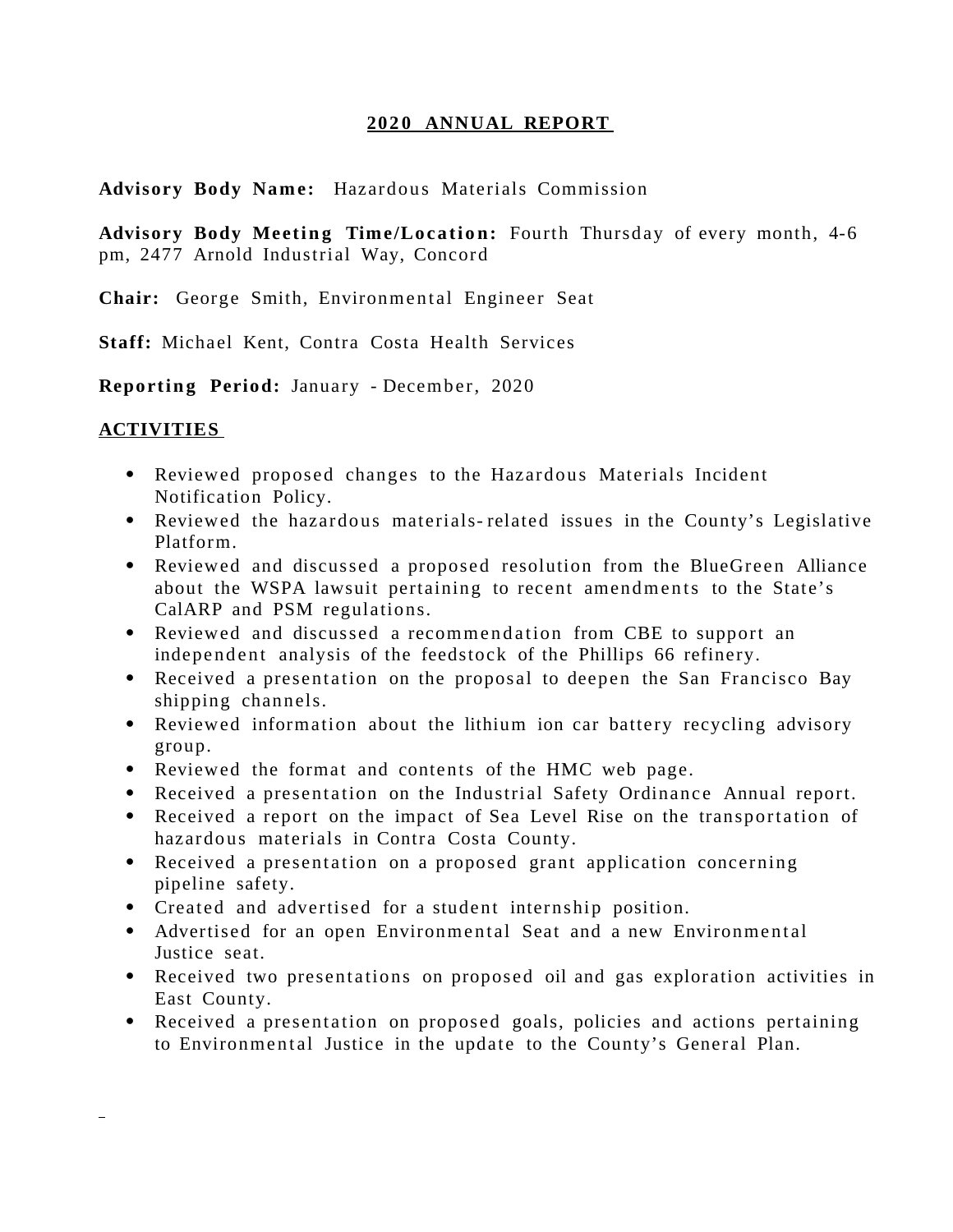# **ACCOMPLISH ME NT S**

- Provided input on proposed changes to the Hazardous Materials Incident Notification Policy.
- Provided recommendations to the Board of Supervisors on changes to the County's Legislative Platform.
- Made improvements to the format and contents of the HMC web page.
- Provided input on the Industrial Safety Ordinance Annual Report.
- Seated two student interns for the school year.
- Recommended candidates to the Board of Supervisors for filling an Environmental Seat and Alternate and an Environmental Justice Seat and Alternate.
- Began developing recommendations to the Board of Supervisors on proposed goals, policies and actions pertaining to Environmental Justice for the update to the County's General Plan.

# **ATTENDANCE/REPRESE NTATION**

The 14-member Commission has members and alternates from organized labor, environmental groups, an Environmental Justice community, industry, cities, environmental engineering firms, the League of Women Voters and the public at large. The Commission had members hip from all regions of the County in 2019. A new Environmental Justice Seat and Alternate, and a third City Seat and alternate were created for the Commission in July. An Environmental Seat and Alternate were also eliminated in July, leaving the Commission with 14 seats. The newly created seats will be filled next year. All seats were filled this year, except the alternate for one of the Labor seats was vacant the whole year. The Commission only held 5 full commission meetings this year due to the COVID-19 Pandemic, with an average attendance of 10 members.

## **TRAINING/CERTIFICATION**

No training or certification was provided or conducted.

## **PROPOSED WORK PLAN/OBJECTIVES FOR THIS YEAR**

In 2021 the Commission will continue to investigate some of the issues they began investigating in 2020 and will address emerging issues that are brought to them by the Board of Supervisors, the public and members of the Commission. In addition, the Commission will continue to monitor several issues that they monitored in 2020.

The issues the Commission intends to continue to investigate in 2020 are the inclusion of Environmental Justice issues in the update to the County's General